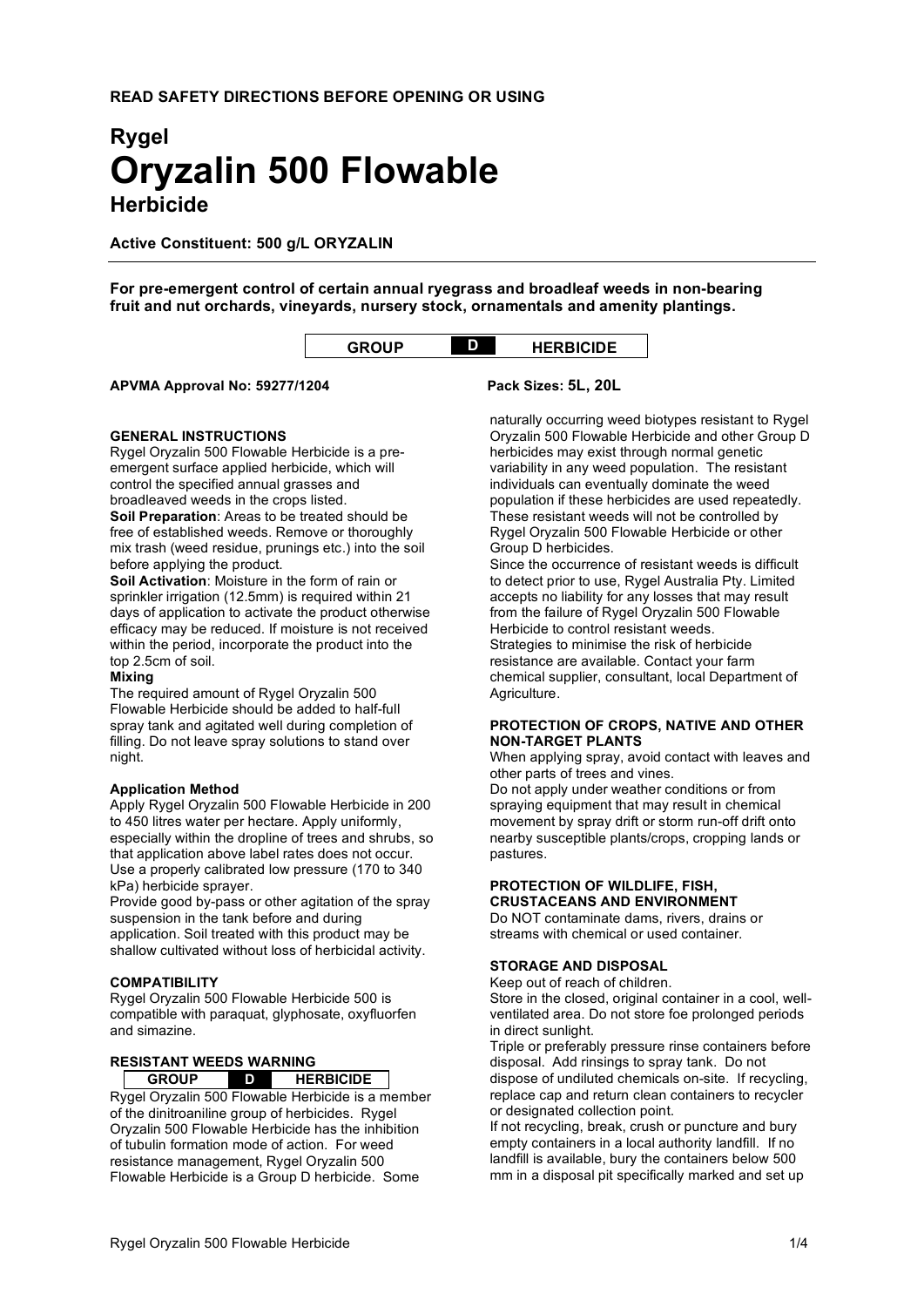for this purpose clear of waterways, desirable vegetation and tree roots. Empty containers and product should NOT be burnt.

#### **SAFETY DIRECTIONS**

Avoid contact with eyes and skin. Do not inhale spray mist.

# **FIRST AID**

If poisoning occurs, contact a doctor or Poisons Information Centre (Phone Australia 13 11 26).

#### **MSDS**

Additional information is listed in the Material Safety Data Sheet that can be obtained from the supplier.

#### **CONDITIONS OF SALE**

The use of Rygel Oryzalin 500 Flowable Herbicide being beyond the control of the manufacturer, no warranty expressed or implied is given by Rygel Australia Pty Ltd regarding its suitability, fitness or efficiency for any purpose for which it is used by the buyer, whether in accordance with the directions or not and Rygel Australia Pty Ltd accepts with no responsibility for any consequences whatsoever resulting from the use of this product.

## **In an Emergency Dial 000 Police or Fire Brigade**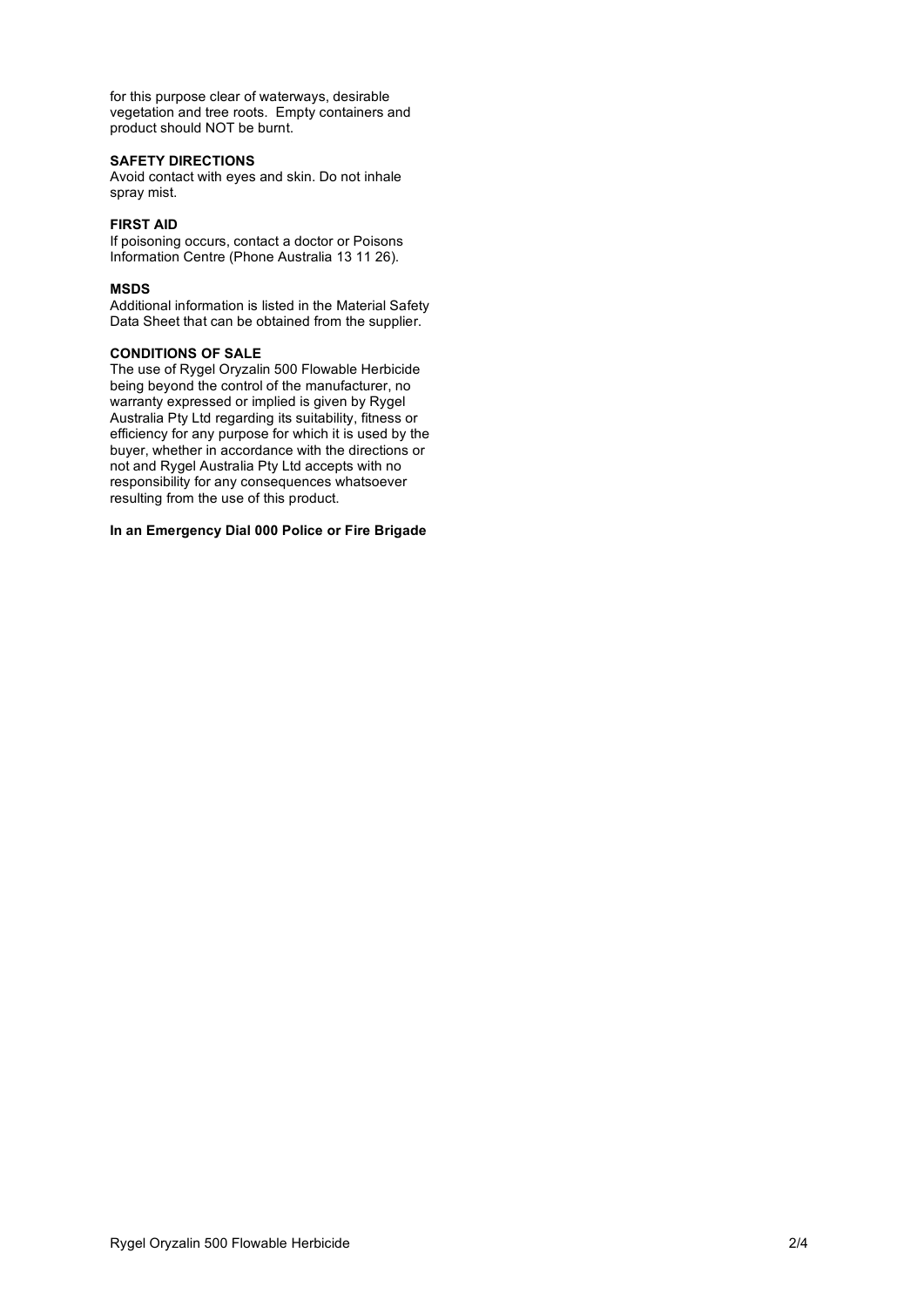# **DIRECTIONS FOR USE IN ALL STATES**

| <b>Crop Group</b>                                                                   |                                                                                                                                                                                                                                                 | <b>Weeds Controlled</b>                                                                                                                                                         | Rate L/ha                                                                  | <b>Critical Comments</b>                                                                                                                                                                                                                                                          |
|-------------------------------------------------------------------------------------|-------------------------------------------------------------------------------------------------------------------------------------------------------------------------------------------------------------------------------------------------|---------------------------------------------------------------------------------------------------------------------------------------------------------------------------------|----------------------------------------------------------------------------|-----------------------------------------------------------------------------------------------------------------------------------------------------------------------------------------------------------------------------------------------------------------------------------|
| Banana <sup>1</sup>                                                                 |                                                                                                                                                                                                                                                 | Grasses:                                                                                                                                                                        |                                                                            | See GENERAL                                                                                                                                                                                                                                                                       |
| Grape <sup>2</sup>                                                                  |                                                                                                                                                                                                                                                 | Barnyard, Guinea<br>grass, Love grass,<br>Paradoxa grass,<br>Spiny burr grass<br>(gentle Annie /<br>Innocent Weed),<br>Summer grass<br>(Crabgrass <sup>3</sup> )                | Short term<br>control (up<br>to $4$<br>months)<br>4.5L                     | <b>INSTRUCTIONS</b>                                                                                                                                                                                                                                                               |
| Pome Fruit                                                                          | Apple, Pear, (see also non-<br>bearing fruits)                                                                                                                                                                                                  |                                                                                                                                                                                 |                                                                            | 1. DO NOT use as a pre-                                                                                                                                                                                                                                                           |
| Stonefruit                                                                          | Apricot, Cherry, Peach,<br>Plum, Prune & Nectarine                                                                                                                                                                                              |                                                                                                                                                                                 |                                                                            | emergent at the time of                                                                                                                                                                                                                                                           |
| Citrus                                                                              | Grapefruit, Orange, (see<br>also non-bearing fruits)                                                                                                                                                                                            |                                                                                                                                                                                 |                                                                            | planting with tissue culture                                                                                                                                                                                                                                                      |
| <b>Nuts</b>                                                                         | Almonds, Macadamia,<br>Pecan, Walnut                                                                                                                                                                                                            | <b>Broadleaf Weeds:</b>                                                                                                                                                         | Long term<br>control (6-                                                   | banana planting material.                                                                                                                                                                                                                                                         |
| Non-bearing<br>berryfruits                                                          | Blackberry, Blueberry,<br>Boysenberry, Currant,                                                                                                                                                                                                 | Deadnettle, Fathen,<br>Fumitory, Portulaca                                                                                                                                      | 8 months)<br>6.8L                                                          | 2. Western Australia only:                                                                                                                                                                                                                                                        |
|                                                                                     | Gooseberry, Loganberry,<br>Raspberry                                                                                                                                                                                                            | (pigweed), Sowthistle,<br>Wireweed (Hogweed)                                                                                                                                    |                                                                            | Vineyards on medium loam or<br>heavier soil types, heavily<br>infested with crabgrass may be                                                                                                                                                                                      |
| Non-bearing -<br>fruits including<br>nursery stock of<br>the following:             | Avocado, Custard apple,<br>Feijoa, Guava, Kiwifruit,<br>Lemon, Litchi, Mandarin,<br>Mango, Nashi, Olive,<br>Passionfruit, Pawpaw,<br>Persimmon, Rambutan                                                                                        | Brassica species: 4<br>Blackberry<br>Nightshade, Caltrop,<br>Paddy melon,<br>Silverleaf Nightshade                                                                              |                                                                            | sprayed with up to 9.5L/ha of<br>Rygel Oryzalin 500 and<br>together with pome fruit and all<br>Prunus species on these soils<br>spraying can be immediately<br>after transplanting from<br>nurseries providing buds are<br>still dormant and no functional<br>leaves are present. |
| Nursery stock<br>and / or seedling<br>stage conifers<br>including<br>species of the | Abies (fir trees),<br>Chamaecyparis (Lawson<br>and False Cypress),<br>Cryptomeria cupressus<br>(cypress), Junperus                                                                                                                              |                                                                                                                                                                                 |                                                                            |                                                                                                                                                                                                                                                                                   |
| following genus:                                                                    | (Junipers), Picea (Spruces),                                                                                                                                                                                                                    |                                                                                                                                                                                 |                                                                            | 3. Western Australia only:                                                                                                                                                                                                                                                        |
|                                                                                     | Pinnus (pine), Platycladus<br>orientalis, (oriental<br>arborvitae), Podocarpus,<br>Pseudotsuga menziessii<br>(Douglas fir or Oregon pine),<br>Sequoia sempervirens<br>(Coastal redwood), Taxus                                                  |                                                                                                                                                                                 |                                                                            | Apply early in summer for<br>crabgrass (Digitaria<br>sanguinalis) control and<br>incorporation with overhead<br>irrigation.                                                                                                                                                       |
|                                                                                     | cuspidate (Japanese yew),<br>Thuja                                                                                                                                                                                                              |                                                                                                                                                                                 |                                                                            | 4. Control of these weeds may<br>range from poor to excellent<br>depending upon soil<br>temperature, time of<br>germination, depth of weed<br>seed in the soil and amount<br>and timing of soil moisture.                                                                         |
| Nursery stock,<br>ornamentals<br>and amenity                                        | <b>Australian native species</b><br>of the genus:<br>Acacia (wattles), Agonis                                                                                                                                                                   | Grasses:<br>Barnyard grass,<br>Guinea grass, Love                                                                                                                               | Short term<br>control (up                                                  | See GENERAL<br><b>INSTRUCTIONS</b>                                                                                                                                                                                                                                                |
| plantings<br>comprising of<br>the following:                                        | (WA peppermint, Willow (or<br>Honey) myrtle),<br>Allocasuarina, Banksia,<br>Boronia, Callistemon<br>(bottlebrush), Callitris<br>(Cypress pine), Calytrix,<br>Cassia, Casuarina (Oaks<br>and sheoak), Chamelaucium<br>uncinatum (Geraldton wax), | grass, Paradoxa<br>grass, Spiny burr<br>grass (gentle Annie /<br>Innocent Weed),<br>Summer grass<br>(Crabgrass <sup>3</sup> )<br><b>Broadleaf Weeds:</b><br>Deadnettle, Fathen, | to $4$<br>months)<br>4.5L<br>Long term<br>control (6-<br>8 months)<br>6.8L | 3. Western Australia only:<br>Apply early in summer for<br>crabgrass (Digitaria<br>sanguinalis) control and<br>incorporation with overhead<br>irrigation.<br>4. Control of these weeds may                                                                                        |